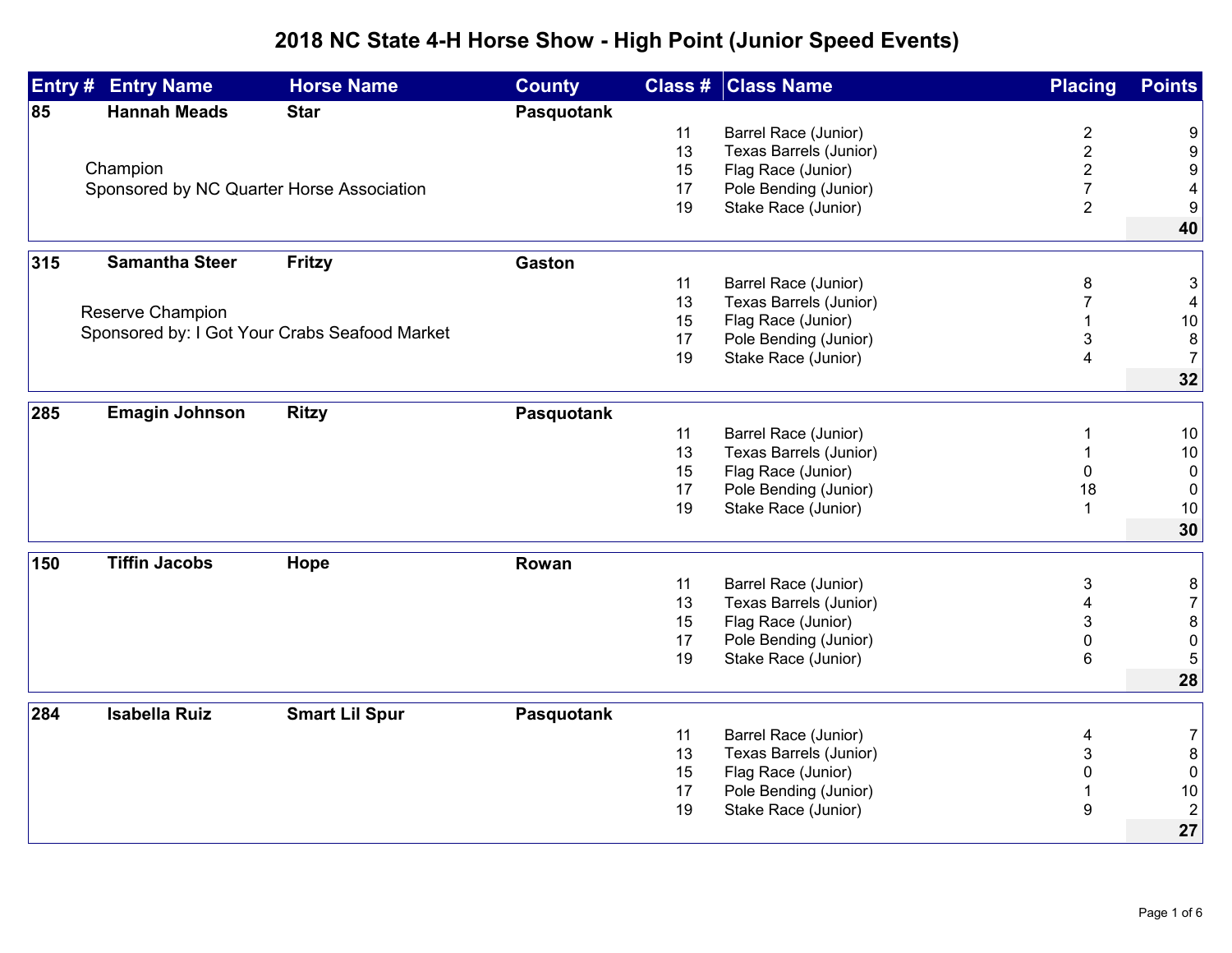| Entry# | <b>Entry Name</b>         | <b>Horse Name</b>           | <b>County</b>   |    | <b>Class # Class Name</b>     | <b>Placing</b> | <b>Points</b>             |
|--------|---------------------------|-----------------------------|-----------------|----|-------------------------------|----------------|---------------------------|
| 276    | <b>Kyra Worth</b>         | <b>Konas Tuff Bar</b>       | <b>Johnston</b> |    |                               |                |                           |
|        |                           |                             |                 | 11 | Barrel Race (Junior)          | 11             | 0                         |
|        |                           |                             |                 | 13 | Texas Barrels (Junior)        | 13             | $\pmb{0}$                 |
|        |                           |                             |                 | 15 | Flag Race (Junior)            | 4              | $\overline{7}$            |
|        |                           |                             |                 | 17 | Pole Bending (Junior)         | $\overline{c}$ | $\boldsymbol{9}$          |
|        |                           |                             |                 | 19 | Stake Race (Junior)           | 3              | 8                         |
|        |                           |                             |                 |    |                               |                | 24                        |
| 88     | <b>Cody Christenberry</b> | <b>Frecks Preppie Girls</b> | Washington      |    |                               |                |                           |
|        |                           |                             |                 | 11 | Barrel Race (Junior)          | 5              | 6                         |
|        |                           |                             |                 | 13 | <b>Texas Barrels (Junior)</b> | 9              | $\overline{2}$            |
|        |                           |                             |                 | 15 | Flag Race (Junior)            | 0              | $\pmb{0}$                 |
|        |                           |                             |                 | 17 | Pole Bending (Junior)         |                | $\sqrt{7}$                |
|        |                           |                             |                 | 19 | Stake Race (Junior)           | 8              | $\sqrt{3}$                |
|        |                           |                             |                 |    |                               |                | 18                        |
|        |                           |                             |                 |    |                               |                |                           |
| 99     | <b>Ginny Grace Pugh</b>   | Rain                        | <b>Hyde</b>     |    |                               |                |                           |
|        |                           |                             |                 | 11 | Barrel Race (Junior)          | $\overline{7}$ | 4                         |
|        |                           |                             |                 | 13 | Texas Barrels (Junior)        | 10             | $\mathbf{1}$              |
|        |                           |                             |                 | 15 | Flag Race (Junior)            | $\overline{7}$ | $\overline{\mathbf{4}}$   |
|        |                           |                             |                 | 17 | Pole Bending (Junior)         | 14             | $\pmb{0}$                 |
|        |                           |                             |                 | 19 | Stake Race (Junior)           | 5              | $\,6$                     |
|        |                           |                             |                 |    |                               |                | 15                        |
| 35     | <b>Alydia Mitchell</b>    | <b>Fairplay Annie</b>       | <b>Franklin</b> |    |                               |                |                           |
|        |                           |                             |                 | 11 | Barrel Race (Junior)          | 18             | $\pmb{0}$                 |
|        |                           |                             |                 | 13 | Texas Barrels (Junior)        | 8              | $\ensuremath{\mathsf{3}}$ |
|        |                           |                             |                 | 15 | Flag Race (Junior)            | 5              | $\,6$                     |
|        |                           |                             |                 | 17 | Pole Bending (Junior)         | 8              | $\ensuremath{\mathsf{3}}$ |
|        |                           |                             |                 | 19 | Stake Race (Junior)           | 18             | $\pmb{0}$                 |
|        |                           |                             |                 |    |                               |                | 12                        |
| 160    | <b>Angel Purcell</b>      | <b>Brandy</b>               | Robeson         |    |                               |                |                           |
|        |                           |                             |                 | 11 | Barrel Race (Junior)          | 9              | $\overline{\mathbf{c}}$   |
|        |                           |                             |                 | 13 | Texas Barrels (Junior)        | 11             | $\pmb{0}$                 |
|        |                           |                             |                 | 15 | Flag Race (Junior)            | $\mathbf 0$    | $\pmb{0}$                 |
|        |                           |                             |                 | 17 | Pole Bending (Junior)         | 5              | 6                         |
|        |                           |                             |                 | 19 | Stake Race (Junior)           | $\overline{7}$ | 4                         |
|        |                           |                             |                 |    |                               |                | 12                        |
|        |                           |                             |                 |    |                               |                |                           |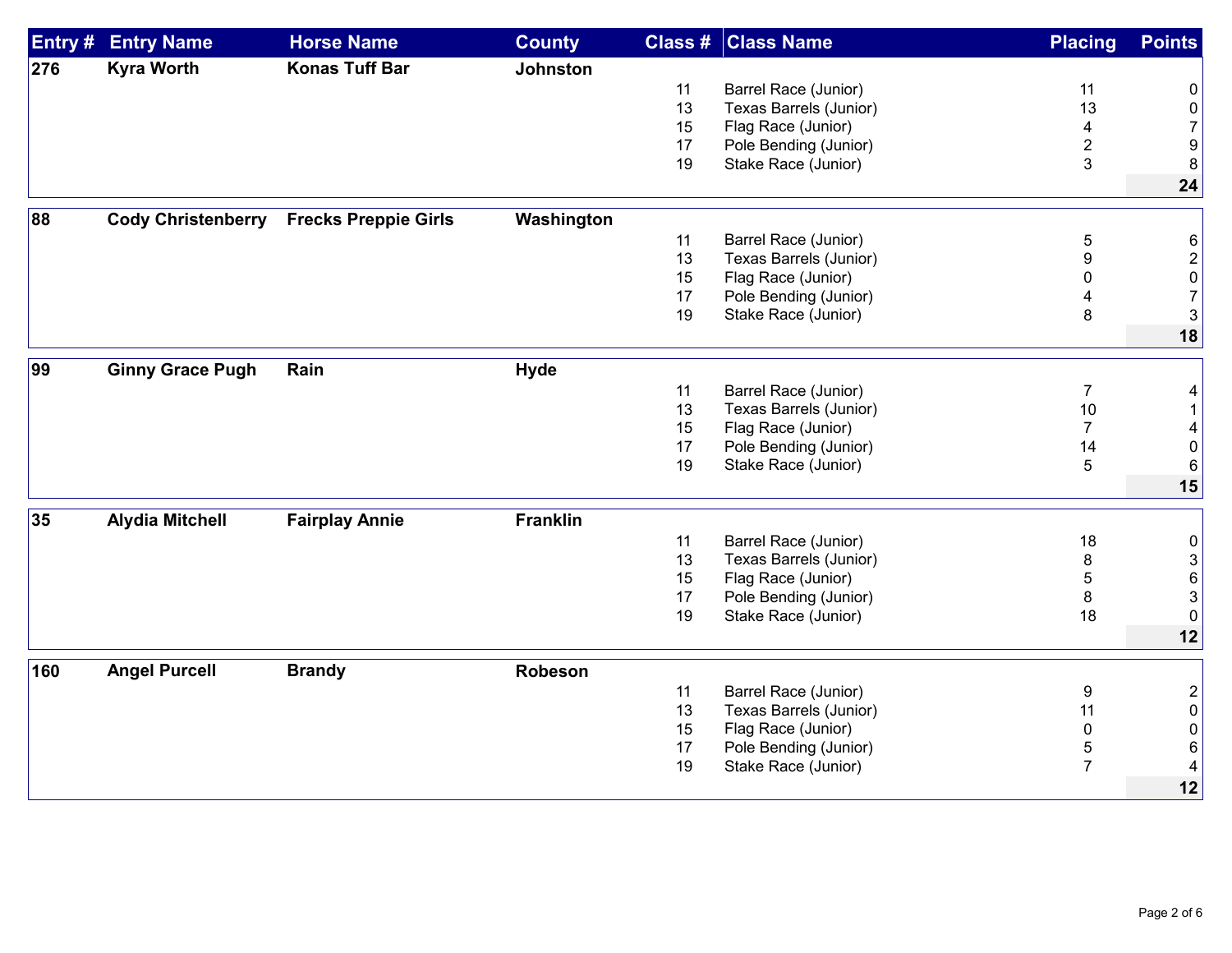| Entry # | <b>Entry Name</b>        | <b>Horse Name</b> | <b>County</b> | Class # | <b>Class Name</b>                              | <b>Placing</b>     | <b>Points</b>    |
|---------|--------------------------|-------------------|---------------|---------|------------------------------------------------|--------------------|------------------|
| 329     | <b>Anna Talley</b>       | <b>Izzy</b>       | Pasquotank    |         |                                                |                    |                  |
|         |                          |                   |               | 11      | Barrel Race (Junior)                           | 6                  | 5                |
|         |                          |                   |               | 13      | Texas Barrels (Junior)                         | 5                  | $6\phantom{1}$   |
|         |                          |                   |               | 15      | Flag Race (Junior)                             | 0                  | 0                |
|         |                          |                   |               | 17      | Pole Bending (Junior)                          | 19                 | 0                |
|         |                          |                   |               | 19      | Stake Race (Junior)                            | 17                 | 0                |
|         |                          |                   |               |         |                                                |                    | 11               |
| 98      | <b>Ginny Grace Pugh</b>  | <b>Roxanne</b>    | <b>Hyde</b>   |         |                                                |                    |                  |
|         |                          |                   |               | 11      | Barrel Race (Junior)                           | 12                 | 0                |
|         |                          |                   |               | 13      | Texas Barrels (Junior)                         | 6                  | $\sqrt{5}$       |
|         |                          |                   |               | 15      | Flag Race (Junior)                             | 17                 | 0                |
|         |                          |                   |               | 17      | Pole Bending (Junior)                          | 9                  | $\boldsymbol{2}$ |
|         |                          |                   |               | 19      | Stake Race (Junior)                            | 11                 | 0                |
|         |                          |                   |               |         |                                                |                    | $\overline{7}$   |
| 254     | <b>Katelyn Dowell</b>    | <b>Firebolt</b>   | <b>Stokes</b> |         |                                                |                    |                  |
|         |                          |                   |               | 11      |                                                |                    |                  |
|         |                          |                   |               | 13      | Barrel Race (Junior)<br>Texas Barrels (Junior) | 13<br>$\mathbf{0}$ | 0<br>$\mathbf 0$ |
|         |                          |                   |               | 15      | Flag Race (Junior)                             | 10                 | $\mathbf{1}$     |
|         |                          |                   |               | 17      | Pole Bending (Junior)                          | 6                  | 5                |
|         |                          |                   |               |         |                                                |                    | $6\phantom{a}$   |
|         |                          |                   |               |         |                                                |                    |                  |
| 311     | <b>Nadia Grace Scull</b> | Tari              | Pasquotank    |         |                                                |                    |                  |
|         |                          |                   |               | 11      | Barrel Race (Junior)                           | 15                 | 0                |
|         |                          |                   |               | 13      | Texas Barrels (Junior)                         | 18                 | $\boldsymbol{0}$ |
|         |                          |                   |               | 15      | Flag Race (Junior)                             | 6                  | 5                |
|         |                          |                   |               | 17      | Pole Bending (Junior)                          | 15                 | 0                |
|         |                          |                   |               | 19      | Stake Race (Junior)                            | 16                 | 0                |
|         |                          |                   |               |         |                                                |                    | 5                |
| 257     | Jordan Wagaman           | <b>Rio</b>        | Pasquotank    |         |                                                |                    |                  |
|         |                          |                   |               | 11      | Barrel Race (Junior)                           | 0                  | 0                |
|         |                          |                   |               | 13      | Texas Barrels (Junior)                         | 0                  | 0                |
|         |                          |                   |               | 15      | Flag Race (Junior)                             | 8                  | 3                |
|         |                          |                   |               | 17      | Pole Bending (Junior)                          | 0                  | 0                |
|         |                          |                   |               | 19      | Stake Race (Junior)                            | $\mathbf 0$        | 0                |
|         |                          |                   |               |         |                                                |                    | 3                |
|         |                          |                   |               |         |                                                |                    |                  |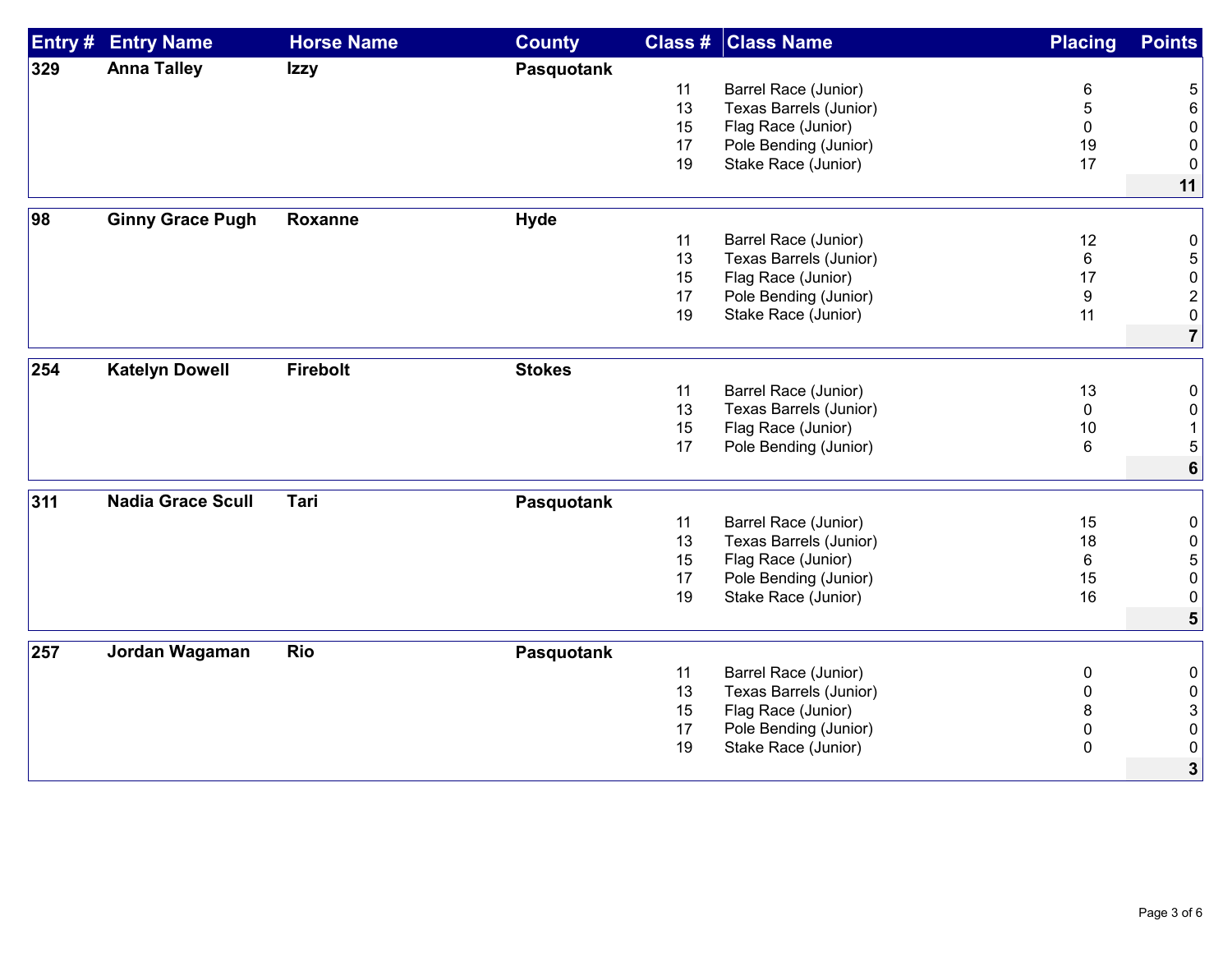| Entry# | <b>Entry Name</b>       | <b>Horse Name</b>              | <b>County</b>    |    | <b>Class # Class Name</b> | <b>Placing</b> | <b>Points</b>  |
|--------|-------------------------|--------------------------------|------------------|----|---------------------------|----------------|----------------|
| 280    | <b>Novina Williford</b> | Lucky                          | <b>Granville</b> |    |                           |                |                |
|        |                         |                                |                  | 11 | Barrel Race (Junior)      | 0              | 0              |
|        |                         |                                |                  | 13 | Texas Barrels (Junior)    | 0              | 0              |
|        |                         |                                |                  | 15 | Flag Race (Junior)        | 9              | $\overline{2}$ |
|        |                         |                                |                  | 17 | Pole Bending (Junior)     | 16             | 0              |
|        |                         |                                |                  |    |                           |                | $\mathbf{2}$   |
| 5      | <b>Harlee Davis</b>     | <b>Aladdin's Hot Chocolate</b> | <b>Hyde</b>      |    |                           |                |                |
|        |                         |                                |                  | 11 | Barrel Race (Junior)      | 10             |                |
|        |                         |                                |                  | 13 | Texas Barrels (Junior)    | $\mathbf{0}$   | 0              |
|        |                         |                                |                  | 15 | Flag Race (Junior)        | 18             | 0              |
|        |                         |                                |                  | 17 | Pole Bending (Junior)     | 12             | 0              |
|        |                         |                                |                  | 19 | Stake Race (Junior)       | 15             | 0              |
|        |                         |                                |                  |    |                           |                | $\mathbf 1$    |
| 309    | <b>Livvie Hill</b>      | Colby                          | Rowan            |    |                           |                |                |
|        |                         |                                |                  | 11 | Barrel Race (Junior)      | 17             | 0              |
|        |                         |                                |                  | 13 | Texas Barrels (Junior)    | 16             | 0              |
|        |                         |                                |                  | 15 | Flag Race (Junior)        | 15             | 0              |
|        |                         |                                |                  | 17 | Pole Bending (Junior)     | 20             | 0              |
|        |                         |                                |                  | 19 | Stake Race (Junior)       | 10             | $\mathbf{1}$   |
|        |                         |                                |                  |    |                           |                | $\mathbf{1}$   |
| 322    | <b>Melanie Miller</b>   | <b>Cherokee</b>                | <b>Burke</b>     |    |                           |                |                |
|        |                         |                                |                  | 11 | Barrel Race (Junior)      | 14             | 0              |
|        |                         |                                |                  | 13 | Texas Barrels (Junior)    | 20             | 0              |
|        |                         |                                |                  | 15 | Flag Race (Junior)        | 19             | 0              |
|        |                         |                                |                  | 17 | Pole Bending (Junior)     | 10             | 1              |
|        |                         |                                |                  | 19 | Stake Race (Junior)       | 14             | 0              |
|        |                         |                                |                  |    |                           |                | $\mathbf{1}$   |
| 44     | <b>Madison Hampton</b>  | <b>Dreamer</b>                 | Rowan            |    |                           |                |                |
|        |                         |                                |                  | 11 | Barrel Race (Junior)      | 0              | 0              |
|        |                         |                                |                  | 13 | Texas Barrels (Junior)    | 0              | 0              |
|        |                         |                                |                  | 15 | Flag Race (Junior)        | 12             | 0              |
|        |                         |                                |                  |    |                           |                | $\bf{0}$       |
|        |                         |                                |                  |    |                           |                |                |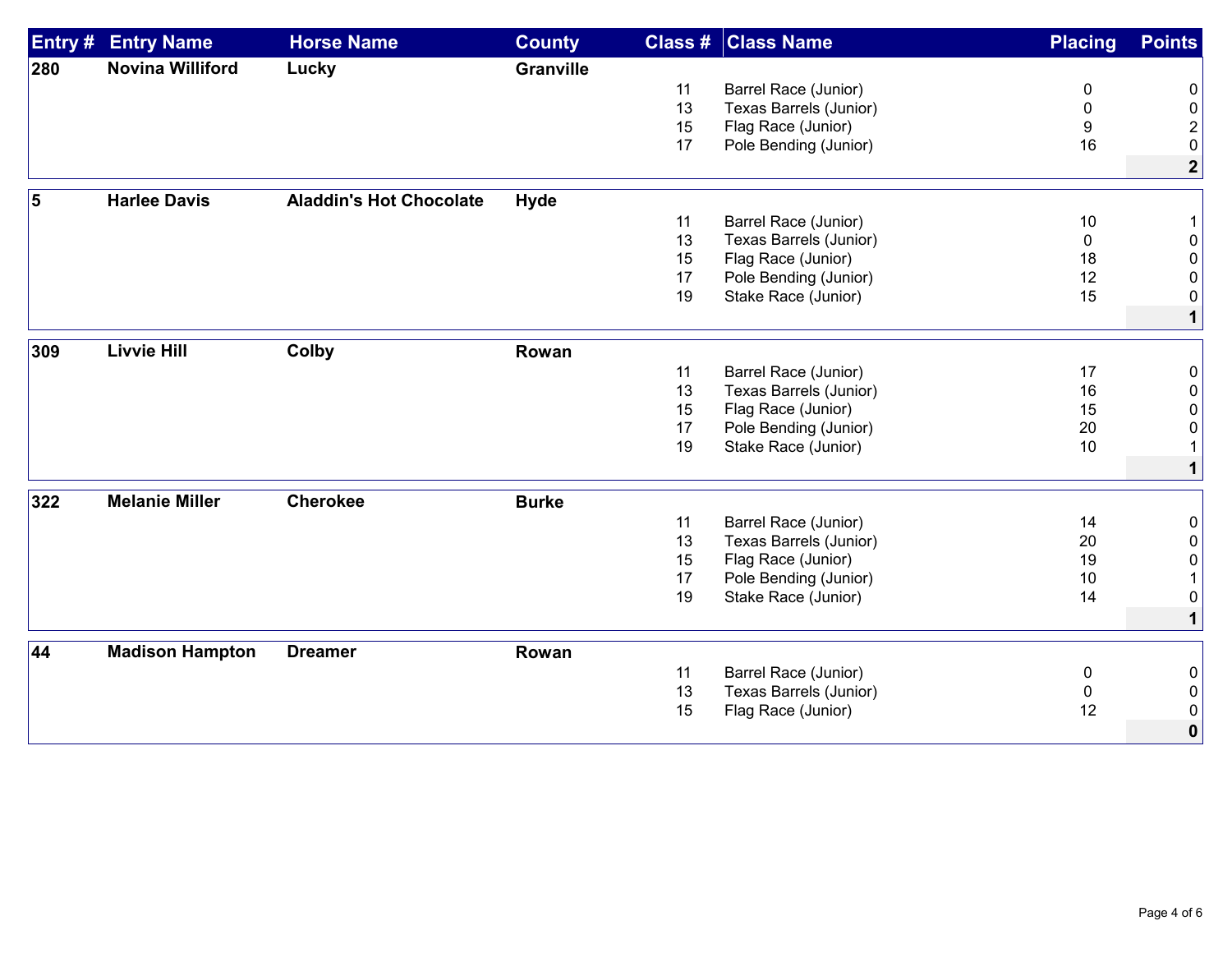| <b>Entry#</b> | <b>Entry Name</b>                 | <b>Horse Name</b>      | <b>County</b>   | Class #  | <b>Class Name</b>                           | <b>Placing</b>        | <b>Points</b> |
|---------------|-----------------------------------|------------------------|-----------------|----------|---------------------------------------------|-----------------------|---------------|
| 86            | <b>Sarah Equils</b>               | <b>Twilights Bella</b> | Washington      |          |                                             |                       |               |
|               |                                   |                        |                 | 11       | Barrel Race (Junior)                        | 19                    | 0             |
|               |                                   |                        |                 | 13       | Texas Barrels (Junior)                      | $\mathbf 0$           | $\mathbf 0$   |
|               |                                   |                        |                 | 15       | Flag Race (Junior)                          | 13                    | 0             |
|               |                                   |                        |                 | 17       | Pole Bending (Junior)                       | 0                     | 0             |
|               |                                   |                        |                 | 19       | Stake Race (Junior)                         | 13                    | 0             |
|               |                                   |                        |                 |          |                                             |                       | $\mathbf 0$   |
| 87            | <b>Riely Taylor</b>               | Lexi                   | Washington      |          |                                             |                       |               |
|               |                                   |                        |                 | 11       | Barrel Race (Junior)                        | 16                    | 0             |
|               |                                   |                        |                 | 13       | Texas Barrels (Junior)                      | 14                    | 0             |
|               |                                   |                        |                 | 15       | Flag Race (Junior)                          | $\mathbf 0$           | $\mathbf{0}$  |
|               |                                   |                        |                 | 17       | Pole Bending (Junior)                       | 17                    | 0             |
|               |                                   |                        |                 | 19       | Stake Race (Junior)                         | 12                    | 0             |
|               |                                   |                        |                 |          |                                             |                       | $\mathbf 0$   |
| 95            | <b>Elli Wagner</b>                | <b>One Smooth Ride</b> | <b>Franklin</b> |          |                                             |                       |               |
|               |                                   |                        |                 |          |                                             |                       |               |
|               |                                   |                        |                 | 11<br>13 | Barrel Race (Junior)                        | $20\,$<br>$\mathbf 0$ | 0             |
|               |                                   |                        |                 |          | Texas Barrels (Junior)                      |                       | 0             |
|               |                                   |                        |                 |          |                                             |                       | $\mathbf 0$   |
| 114           | <b>Gabrielle Provencher Josie</b> |                        | Pasquotank      |          |                                             |                       |               |
|               |                                   |                        |                 | 11       | Barrel Race (Junior)                        | $\boldsymbol{0}$      | 0             |
|               |                                   |                        |                 | 13       | Texas Barrels (Junior)                      | $\pmb{0}$             | 0             |
|               |                                   |                        |                 |          |                                             |                       | $\mathbf 0$   |
| 143           | <b>Charlene Holt</b>              | <b>Roscoe</b>          | Rowan           |          |                                             |                       |               |
|               |                                   |                        |                 | 11       | Barrel Race (Junior)                        | $\pmb{0}$             | 0             |
|               |                                   |                        |                 | 13       | Texas Barrels (Junior)                      | 17                    | 0             |
|               |                                   |                        |                 | 15       | Flag Race (Junior)                          | 11                    | $\mathbf 0$   |
|               |                                   |                        |                 | 17       | Pole Bending (Junior)                       | $\mathbf 0$           | 0             |
|               |                                   |                        |                 |          |                                             |                       | $\mathbf 0$   |
|               |                                   |                        |                 |          |                                             |                       |               |
| 144           | <b>Baydn Sweatt</b>               | <b>Belle</b>           | Rowan           |          |                                             |                       |               |
|               |                                   |                        |                 | 11<br>13 | Barrel Race (Junior)                        | $\pmb{0}$             | 0             |
|               |                                   |                        |                 | 15       | Texas Barrels (Junior)                      | 0                     | 0             |
|               |                                   |                        |                 | 17       | Flag Race (Junior)<br>Pole Bending (Junior) | 0<br>11               | 0<br>0        |
|               |                                   |                        |                 |          |                                             |                       |               |
|               |                                   |                        |                 |          |                                             |                       | $\mathbf 0$   |